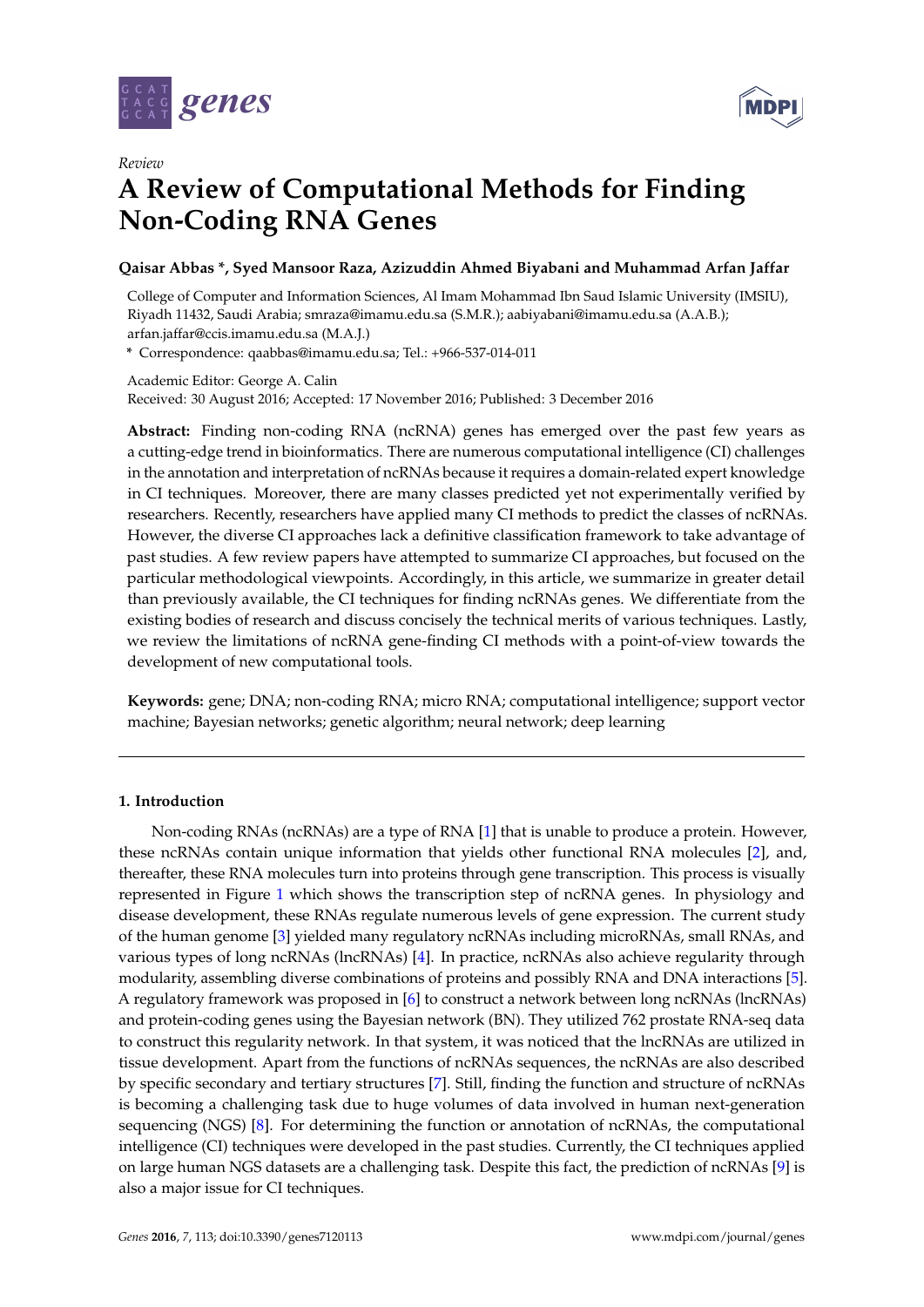<span id="page-1-0"></span>

**Figure 1.** An example of the transcription process to produce protein with coding and non-coding **Figure** RNA genes. RNA genes.

We present a detailed review on state‐of‐the‐art computational intelligence (CI) techniques from We present a detailed review on state-of-the-art computational intelligence (CI) techniques from 2001 to 2016 in terms of automatic functional annotation and finding of non‐coding RNA (ncRNAs) 2001 to 2016 in terms of automatic functional annotation and finding of non-coding RNA (ncRNAs) genes. The primary aim of this review article is to attract both biologists and computer experts to genes. The primary aim of this review article is to attract both biologists and computer experts to show the problems and importance of CI techniques for the finding of human disease in various domains. In the literature, researchers are mainly using CI algorithms such as support vector machine  $(\mathrm{SVM})$ , (SVM), neural network (NN), Bayesian networks (BNs), genetic algorithms (GAs), hidden Markov neural network (NN), Bayesian networks (BNs), genetic algorithms (GAs), hidden Markov models models (HMMs), and hybrid classifiers to find ncRNA genes. The latest trend is to develop more (HMMs), and hybrid classifiers to find ncRNA genes. The latest trend is to develop more advanced CI techniques that will try to classify or annotate the ncRNA genes. Currently, the authors are widely using deep neural network (DNN) learning and/or convolutional neural network (CNN) classifiers to predict the ncRNAs sequences. The DNN is a more advanced CI technique to recognize multiclass specific problems without using domain-expert knowledge.

However, there are a number of challenges to annotating ncRNAs [10] because there are many However, there are a number of challenges to annotating ncRNAs [\[10\]](#page-10-9) because there are many classes that are predicted by medical and bioinformatics experts. This happened due to a lack of an unambiguous classification framework in past studies. Similarly, the differentiation [\[11\]](#page-10-10) between lncRNAs and messenger RNAs (mRNAs) was also a challenging task. Compared to lncRNA patterns, the microRNA (miRNA) [\[12\]](#page-10-11) is a type of ncRNA that regulates the gene expression during transcriptional operation. It was noticed that microRNA has some special roles in the development post-transcriptional operation. It was noticed that microRNA has some special roles in the development of cancer cells. However, the review suggests that the functional identification of miRNAs continues of cancer cells. However, the review suggests that the functional identification of miRNAs continues to be a thought‐provoking task due to more than 1000 distinct genes of miRNAs in the human to be a thought-provoking task due to more than 1000 distinct genes of miRNAs in the human genome. Furthermore, we also describe data sources that are provided to facilitate the researchers the development of computational algorithms. This review will serve as a good reference to the in the development of computational algorithms. This review will serve as a good reference to the newcomers in the computational domain field of ncRNA research. Moreover, this review article newcomers in the computational domain field of ncRNA research. Moreover, this review article focuses focuses on the technical site and the limitations of state‐of‐the‐art CI techniques. on the technical site and the limitations of state-of-the-art CI techniques.

This review article is organized as follows: Section 2 describes the detailed state‐of‐the‐art This review article is organized as follows: Section [2](#page-1-1) describes the detailed state-of-the-art computational intelligence (CI) approaches for finding ncRNAs and miRNA genes. The online tools computational intelligence (CI) approaches for finding ncRNAs and miRNA genes. The online tools and data sources are also presented for the researchers to analyze ncRNA genes. The discussions are and data sources are also presented for the researchers to analyze ncRNA genes. The discussions are presented in Secti[on](#page-6-0) 3 and conclusions and future works are presented in Sect[io](#page-9-0)ns 4 and 5, presented in Section 3 and conclusions and future works are presented in Sections [4](#page-7-0) and 5, respectively.

# <span id="page-1-1"></span>2. Review of Computational Intelligence Techniques

There has been no clear review article about CI techniques for finding ncRNA and miRNA genes, according to our knowledge, that focuses on CI methods from 2001 to 2016. This methodological review about CI techniques is presented in Table [1](#page-4-0) and summarized in Table [2.](#page-5-0) The primary aim of this review article is to attract both computer and bioinformatics researchers and to make a key reference for further study. In the literature from 2001 to 2016, the CI techniques are developed for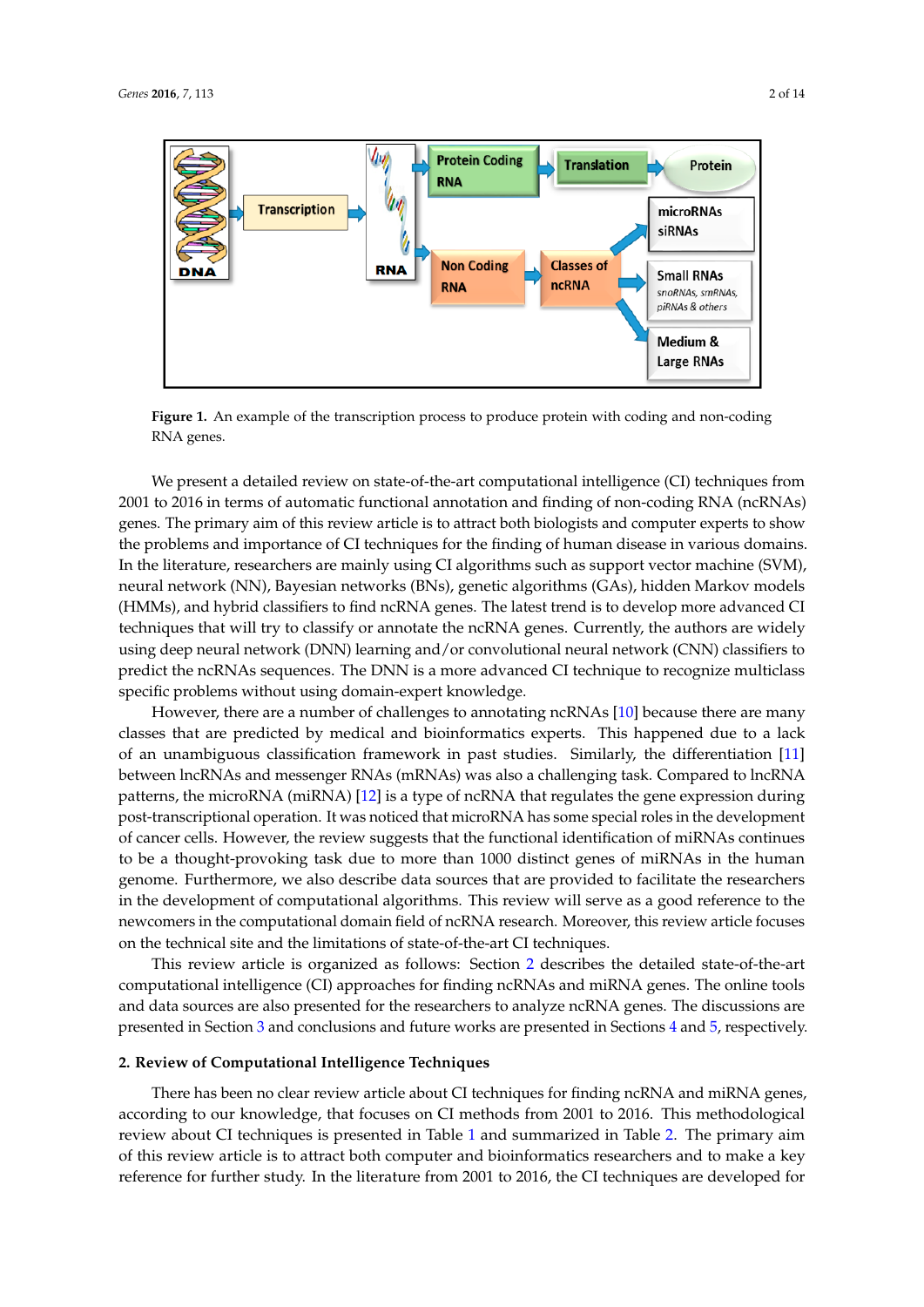finding ncRNA and miRNA genes by using neural networks (NNs), support vector machines (SVMs), Bayesian Networks (BNs), Hidden Markov model (HMM), genetic algorithm (GA), and deep learning. These computational approaches are described in detail in the following sub-sections. The identification of ncRNA [\[5\]](#page-10-4) functions are an emerging trend in the investigation of human diseases [\[2\]](#page-10-1) such as cancer, neurological, or cardiovascular disorders. As a result, there has been an increasing interest in the prediction of ncRNA genes.

### *2.1. Predicting Non-Coding RNAs*

The studies that used early systematic approaches did not focus on computational methods to predict the function of RNA genes. In [\[13\]](#page-10-12), the authors developed a CI approach for identification of functional RNA genes. They used SVM and NN for prediction of RNA genes. They achieved 80%–90% classification accuracy using the NN approach and 90%–99% classification accuracy using the SVM classifier. Afterwards, the authors developed many systems for prediction of ncRNA by utilizing the computational algorithms.

Whereas in [\[14\]](#page-11-0), the SVM algorithm was implemented in graphics processing units (GPUs) based parallel technology to classify ncRNA genes. Large-scale genomic sequence data was utilized to detect these ncRNA sequences. In fact, the authors reported that the detection rate of ncRNA genome sequences are fast using GPU and parallel based hardware implementation.

By using data mining algorithms, a new web-based interface was developed in [\[15\]](#page-11-1) to detect ncRNAs that are not transcribed into proteins. They named this project "ncRNAclass" [\(https://biotools.ceid.upatras.gr\)](https://biotools.ceid.upatras.gr), which can select efficient features and describe effectively the class of ncRNAs compared to other online tools. The ncRNA class tool is used to differentiate between well-known classes and to target predicted classes of mRNA.

Wang et al. [\[16\]](#page-11-2) developed a positive sample only learning algorithm to identify ncRNA. Due to a lack of appropriate negative training samples they developed a positive sample-only learning algorithm to identify non-coding and coding RNAs. Using a supervised machine learning SVM, the authors classified transcripts according to their features.

Liu et al. 2006 [\[17\]](#page-11-3) introduced a coding or non-coding (CONC) method to differentiate non-coding and coding RNAs. They trained a SVM on eukaryotic ncRNA from RNAdb [\[18\]](#page-11-4) and NONCODE [\[19\]](#page-11-5) databases. The SVM predicted that coding RNAs were 97% and non-coding were 94%, where means of F-measures were obtained from cross-validation and with a range of 96.66%–98.2% and a standard deviation of 0.6.

The motivation of this study was from the above mentioned CONC method proposed by Lei et al., named [\[20\]](#page-11-6), coding potential calculator (CPC), which employed a SVM to identify ncRNA using six features that have meaningful biological sequence extracts from the transcript's nucleotide sequence. The dataset used Rfam [\[21\]](#page-11-7) and RNAdb [\[18\]](#page-11-4) for noncoding and European Molecular Biology Laboratory for coding sequence (EMBL CDS) [\[22\]](#page-11-8).

Sætrom et al. [\[23\]](#page-11-9) developed a boosted genetic programming method to automatically discover a sequence pattern to predict ncRNAs. The main advantages of this method are that it can use the DNA sequence directly as input, works well with larger sequences, is robust with noise training data, can predict ncRNAs, and does not rely on sequence conservation. On the other hand, Sætrom et al. [\[24\]](#page-11-10) provided an overview of context sensitive Hidden Markov Models (csHMMs) to predict ncRNA genes. The csHMMs can serve as an efficient framework for these purposes; they also provided an overview of the role of csHMMs in the RNA secondary structure analysis and the prediction of ncRNA genes.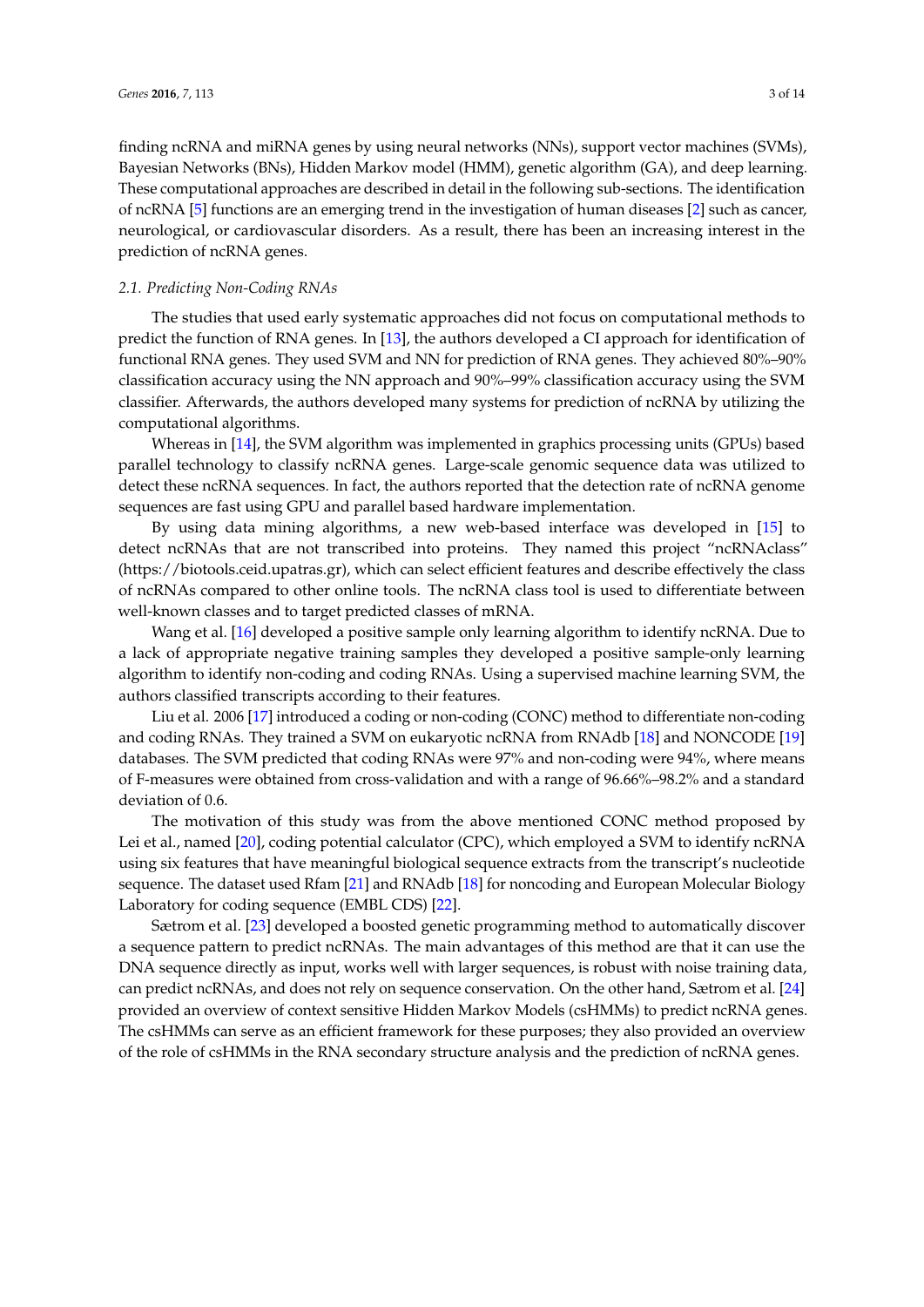**Table 1.** State-of-the-art computational intelligence (CI) techniques for finding non-coding RNA (ncRNA) genes from 2001 to 2016.

| Cited  | Approach                                                                                                | $4$ CMP    | Results $(\% )$                                        | Methodology and Online Resource Tools                                                                                                                                                                                                                                             |
|--------|---------------------------------------------------------------------------------------------------------|------------|--------------------------------------------------------|-----------------------------------------------------------------------------------------------------------------------------------------------------------------------------------------------------------------------------------------------------------------------------------|
| $[13]$ | A computational approach to identify<br>genes for functional RNAs in genomic<br>sequences.              | $\sqrt{}$  | $2 S: 90\%$<br><sup>3</sup> P: 99%                     | NN and SVM. Online tool unavailable.                                                                                                                                                                                                                                              |
| $[14]$ | To detect ncRNA sequences.                                                                              | $\times$   | -------                                                | The support vector machine (SVM) algorithm was implemented in graphical processing units (GPUs)<br>based parallel technology. Online tool unavailable.                                                                                                                            |
| $[15]$ | To differentiate between well-known<br>classes and target predicted classes of<br>messenger RNA (mRNA). | $\sqrt{}$  | $\frac{1}{2}$                                          | A new web-based interface was developed to detect ncRNAs. Available at<br>http://biotools.ceid.upatras.gr/ncrnaclass/.                                                                                                                                                            |
| $[16]$ | To identify ncRNA a positive sample<br>only learning algorithm is introduced.                           | $\times$   | $1\,$ A: 80%                                           | The SVM used as the core learning machine assessed by 5-fold-validation in recovery of known<br>ncRNA. Data available online at<br>(http://bioinformatics.oxfordjournals.org/content/22/21/2590/suppl/DC1)                                                                        |
| $[17]$ | To introduce a method to differentiate<br>between coding or non-coding RNA.                             | $\times$   | $3$ P: 97%,<br>$2 S: 98\%$                             | Supervised machine learning SVM is used to classify transcripts according to features they would<br>have if transcripts coded for proteins. Online data source of mRNA at: RNAdb<br>(http://research.imb.uq.edu.au/rnadb).                                                        |
| $[20]$ | To identify ncRNA using six features<br>extracted from transcript's nucleotide<br>sequence.             | $\times$   |                                                        | SVM (coding potential calculator ((CPC)) to identify ncRNA using six features extracted from<br>transcript's nucleotide sequence. Dataset used Rfam and RNAdb for noncoding and EMBL CDS for<br>coding. Online web-based interface available of CPC at http://cpc.cbi.pku.edu.cn. |
| $[23]$ | The prediction of ncRNA genes using<br>boosted genetic programming.                                     | $\times$   | $1 A: 80\%$                                            | The GA and 10-fold cross validation was used to train and test the learning machine.<br>Online tool unavailable.                                                                                                                                                                  |
| $[25]$ | To classify micro RNAs (miRNAs) and<br>to differentiate between normal and<br>tumor tissues.            | $\sqrt{}$  |                                                        | A multi-objective algorithm was developed by using four classifiers such as random tree (RT),<br>random forest (RF), sequential minimal optimization (SMO) and logistic regression (LR).                                                                                          |
| $[26]$ | To automatically predict miRNA target.                                                                  | $\sqrt{}$  | F-measure:<br>0.95                                     | The deep neural-network (DNN) was utilized to increase F-measure by 25% for prediction of miRNA<br>targets. Available at (http://data.snu.ac.kr/pub/deepTarget)                                                                                                                   |
| $[27]$ | To predict miRNAs targets.                                                                              | $\times$   | $1 A: 90\%$ ,<br>$2$ S: 88%,<br>$3 P: 94\%$            | Contrast relaxing and convolutional neural network (CNN) methods. Online tool unavailable.                                                                                                                                                                                        |
| $[28]$ | To predict new miRNA, known as<br>pre-miRNAs.                                                           | $\times$   | $1$ A: 99.9%,<br>$2$ S: 99.8%,<br><sup>3</sup> P: 100% | A neural networks (NNs) classifier was used to predict miRNA. Online tool unavailable.                                                                                                                                                                                            |
| $[29]$ | To improve the performance and to<br>predict the regulation of miRNA.                                   | $\times$   |                                                        | The authors utilized a NNs classifier to predict miRNA. Online tool unavailable.                                                                                                                                                                                                  |
| $[30]$ | To predict a real pre-miRNA or a<br>pseudo pre-miRNA.                                                   | $\sqrt{ }$ | $1$ S: 97.40%,<br><sup>2</sup> P: 95.85%               | The authors utilized a multilayer artificial neural network (ANN) classifier. Online tool unavailable.                                                                                                                                                                            |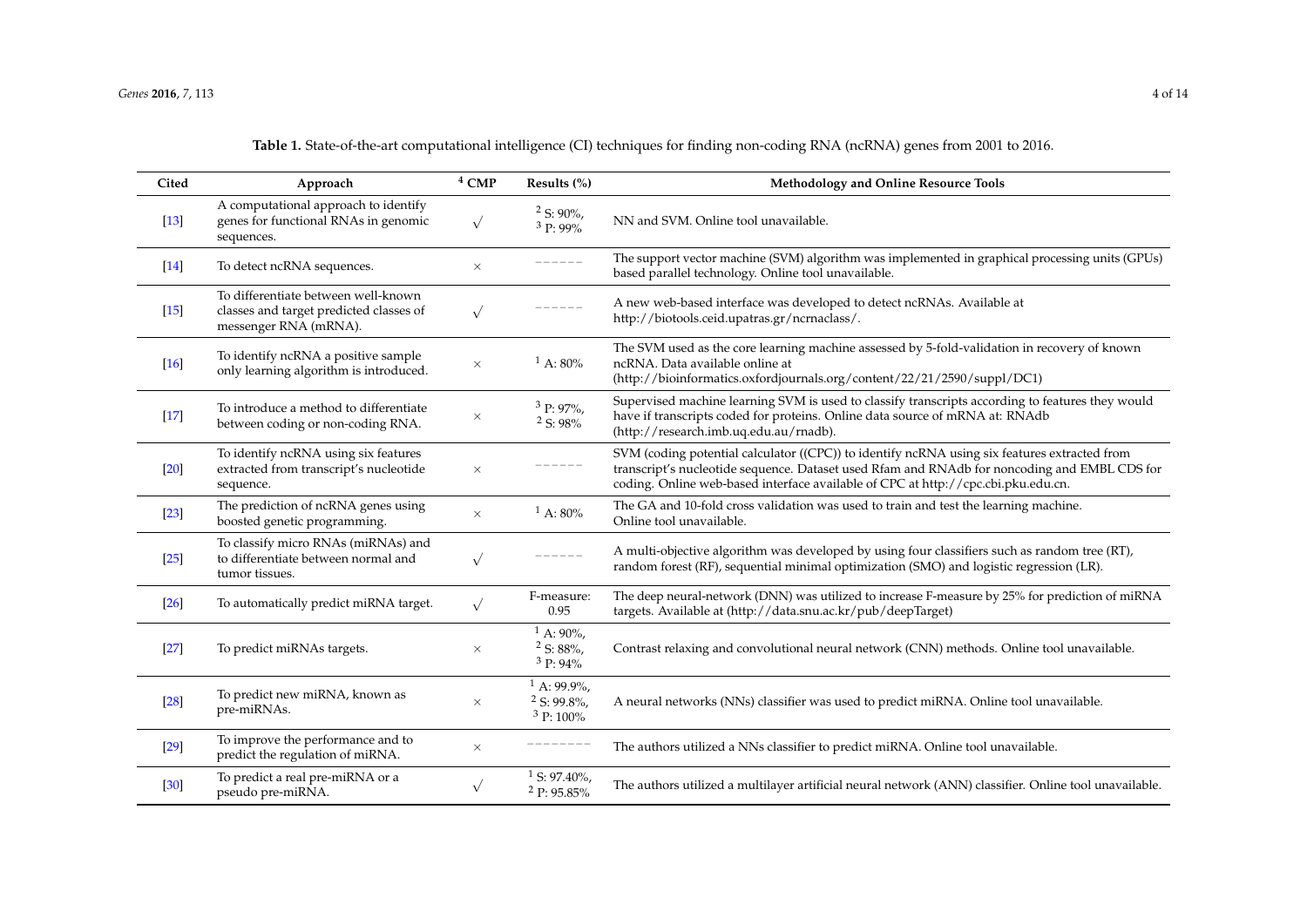## **Table 1.** *Cont.*

| Cited  | Approach                                                                                                                     | $4$ CMP    | Results $(\% )$                        | Methodology and Online Resource Tools                                                                                                                                                                                                                                                                                  |
|--------|------------------------------------------------------------------------------------------------------------------------------|------------|----------------------------------------|------------------------------------------------------------------------------------------------------------------------------------------------------------------------------------------------------------------------------------------------------------------------------------------------------------------------|
| $[31]$ | A de novo prediction algorithm to<br>identify ncRNA using features derived<br>from sequence and structure of known<br>ncRNA. | $\times$   | $2 S: 68\%,$<br>$3 P: 70\%$<br>1 A:70% | NN-based meta-learner de novo predictor using folding, ensemble, and structure-based features.<br>Online data and program found at: http://csbl.bmb.uga.edu/publications/materials/tran/                                                                                                                               |
| $[32]$ | The 15 disease related ncRNAs<br>sequences are utilized from the<br>ncRNAs with Alzheimer disease.                           | $\times$   |                                        | From the NONCODE database [19], 15 disease related ncRNA sequences were selected for mapping<br>and comparison. The ncRNA sequences in the cellular process and the base content in these<br>sequences have almost the same Z-curves even though they are coming from different organisms.<br>Online tool unavailable. |
| $[33]$ | To identify ncRNA genes using a<br>genetic algorithm (GA).                                                                   | $\times$   |                                        | The observed sequence in real sequence data is used to motivate the use of GAs to quickly reject<br>regions of the search space of ncRNAs. Online tool unavailable.                                                                                                                                                    |
| $[34]$ | To identify ncRNA using covariance<br>searching.                                                                             | $\times$   | ------                                 | The covariance models for ncRNA gene finding is extremely powerful and also extremely<br>computationally demanding. Online tool unavailable.                                                                                                                                                                           |
| $[35]$ | A comparative genomic approach is<br>used to detect ncRNA.                                                                   | $\times$   | ------                                 | Developed an efficient clustering method for finding potential ncRNAs in bacteria by clustering<br>genomic sequences. Online tool unavailable.                                                                                                                                                                         |
| $[36]$ | To identify real and pseudo miRNA<br>using SVM with features that are<br>present in local structure-sequence.                | $\times$   | $1\,$ A: 90%                           | A method to classify real and pseudo miRNA by applying SVM using local structure sequence<br>features. Online tool unavailable.                                                                                                                                                                                        |
| $[37]$ | Computational identification of<br>ncRNAs in Saccharomyces cerevisiae by<br>comparative genomics.                            | $\times$   |                                        | Computational screen followed by Northern blot and transcript sequencing. Online tool unavailable.<br>Data set is available only at: http://genome.cshlp.org/content/13/6b/1301/suppl/DC1.                                                                                                                             |
| $[38]$ | Identification of putative noncoding<br>RNAs among the RIKEN mouse<br>full-length cDNA collection.                           | $\times$   |                                        | The authors identified nine ncRNAs. Online tool unavailable. Data set is available only at:<br>http://genome.cshlp.org/content/13/6b/1301/suppl/DC1.                                                                                                                                                                   |
| $[39]$ | The 19 candidate ncRNAs were<br>identified including one with<br>significant homology.                                       | $\times$   |                                        | The author used base-composition statistics method to find variety of ncRNAs.<br>Online tool unavailable.                                                                                                                                                                                                              |
| $[40]$ | ncRNA gene detection using<br>comparative sequence analysis.                                                                 | $\sqrt{ }$ | $2$ S: 97.3%,<br>$3$ P: 100%           | Comparative sequence analysis algorithm with "pair grammars" based on stochastic and hidden<br>Markov models (HMM). Online tool unavailable.                                                                                                                                                                           |

<span id="page-4-0"></span>1 A: Accuracy, <sup>2</sup> S: Sensitivity, <sup>3</sup> P: Specificity, and <sup>4</sup> CMP: Comparisons, √: Compared and ×: Not compared.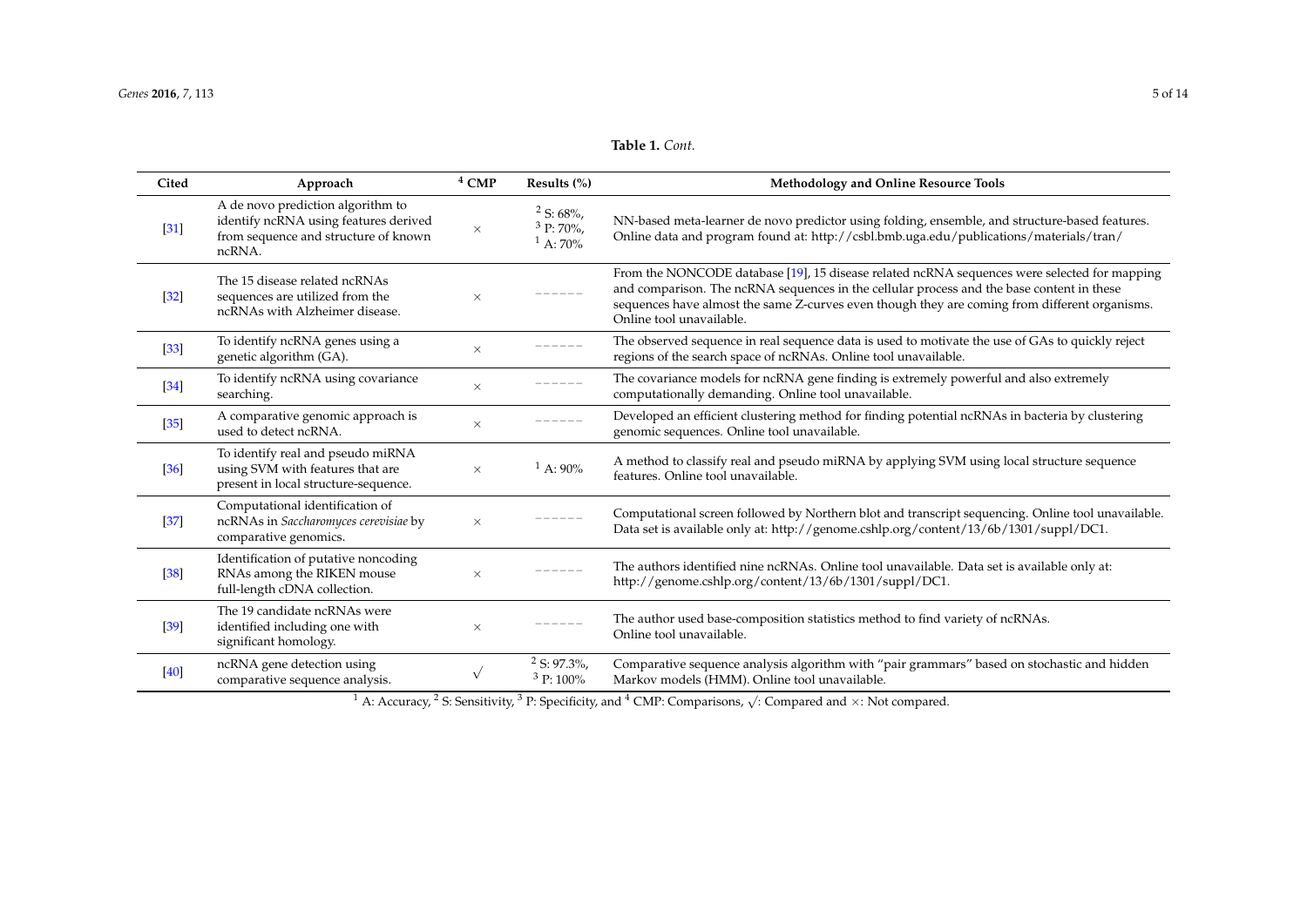<span id="page-5-0"></span>

| Year | Computational Intelligence                                                              |
|------|-----------------------------------------------------------------------------------------|
| 2016 | Multi classifiers (RT, RF, SMO) and Logic Regression LRDNN                              |
| 2015 | CNN, SVM, NN                                                                            |
| 2012 | NN                                                                                      |
| 2009 | ANN, De novo NN, Hybrid Methods (HMs)                                                   |
| 2008 | Z-curve, GA                                                                             |
| 2007 | SVM-Coding                                                                              |
| 2006 | SVM and Covariance model parameter estimation                                           |
| 2005 | GA, SVM, HMMs                                                                           |
| 2002 | Local base-composition statistics                                                       |
| 2001 | Single-hidden layer NNs and SVMs, Comparative sequence analysis algorithm based on HMMs |

| <b>Table 2.</b> A brief summary of CI techniques with respect to classification algorithms. |  |  |  |
|---------------------------------------------------------------------------------------------|--|--|--|
|---------------------------------------------------------------------------------------------|--|--|--|

Scott et al. [\[33\]](#page-11-27) proposed a GA as an alternative to programming for searching ncRNAs. The authors also used decision trees generated by GAs. Scott et al. [\[34\]](#page-11-28) suggested a covariance model with a different approach in which the space of the starting positions, sequence lengths, and insertion/deletion patterns are searched using a GA. Yan-ling Y. et al. [\[32\]](#page-11-29) used the Z-curve method for the analysis and search of ncRNAs. DNA sequence can be uniquely represented in 3D space using Z-curves. From the NONCODE [\[19\]](#page-11-5) database, fifteen disease related ncRNAs sequences were selected for mapping and comparison. The ncRNA sequences in the cellular processes and the base content in these sequences have almost the same Z-curves, even though they are coming from different organisms.

Rivas and Eddy [\[40\]](#page-12-6) implement a comparative sequence analysis algorithm that tests the patterns of substitutions in pairs of homologous sequence alignments. They developed "pair grammars" based on stochastic models and HMM, whose results compare favorably when tested on known RNAs from BLASTN queries [\[41\]](#page-12-7). McCutcheon et al. [\[37\]](#page-12-8) extended this work with experimental characterization. In addition to having a high false positive rate, QRNA fails to identify ncRNAs without significant structure while also picking up *cis*-regulatory mRNA structures. The results illustrate the importance of having multiple genome sequences at various evolutionary distances available for comparative genomics.

Numata et al. [\[38\]](#page-12-9) continued this two-tiered "genome based" and "transcripts based" approach to try to identify mammalian mRNA-like processed ncRNAs. They initially eliminated sequences showing homology with known protein sequences and mapped the remainder to the mouse genome before comparing alignments with GENSCAN [\[42\]](#page-12-10). This helped them focus on a more manageable 13% of the original set of some 33,000 transcriptional units. Schattner et al. [\[39\]](#page-12-11) used local base-composition statistics to identify regions of three test genomes that may hold ncRNAs by looking beyond the local percentage of GC bases ( $(G + C)$ %) to Chargaff differences to try to eliminate false positives in the filtering process. While reporting significant base-composition variations between RNAs and the background genome, the results may not be applicable to cases with low background  $(G + C)$ %. Thao et al. [\[31\]](#page-11-30) presented an NN-based meta-learner for the de novo method to identify ncRNAs; this method uses sequence and structure based features that are easily derivable from any organism that may is newly or partially sequenced. The main advantage of this method is that it does not require prior homology, multiple sequence alignments, or structural conservation and, thus, can be directly used on any organisms that are newly or partially sequenced.

The significance of ncRNS classes like lncRNA and miRNA is increasing rapidly [\[43\]](#page-12-12). Therefore, in this review, we focus on the recently identified novel mechanisms of action, and discuss the current strategies of finding and designating miRNA genes. The development of miRNA and ncRNAs targeted strategies is challenged by several obstacles.

#### *2.2. Finding MicroRNAs*

In 2005, Chenghai et al. [\[36\]](#page-12-13) defined a method to classify real and pseudo mRNA by applying SVM using local structure sequence features. They achieved 90% accuracy on human data. Similarly, in [\[29\]](#page-11-31),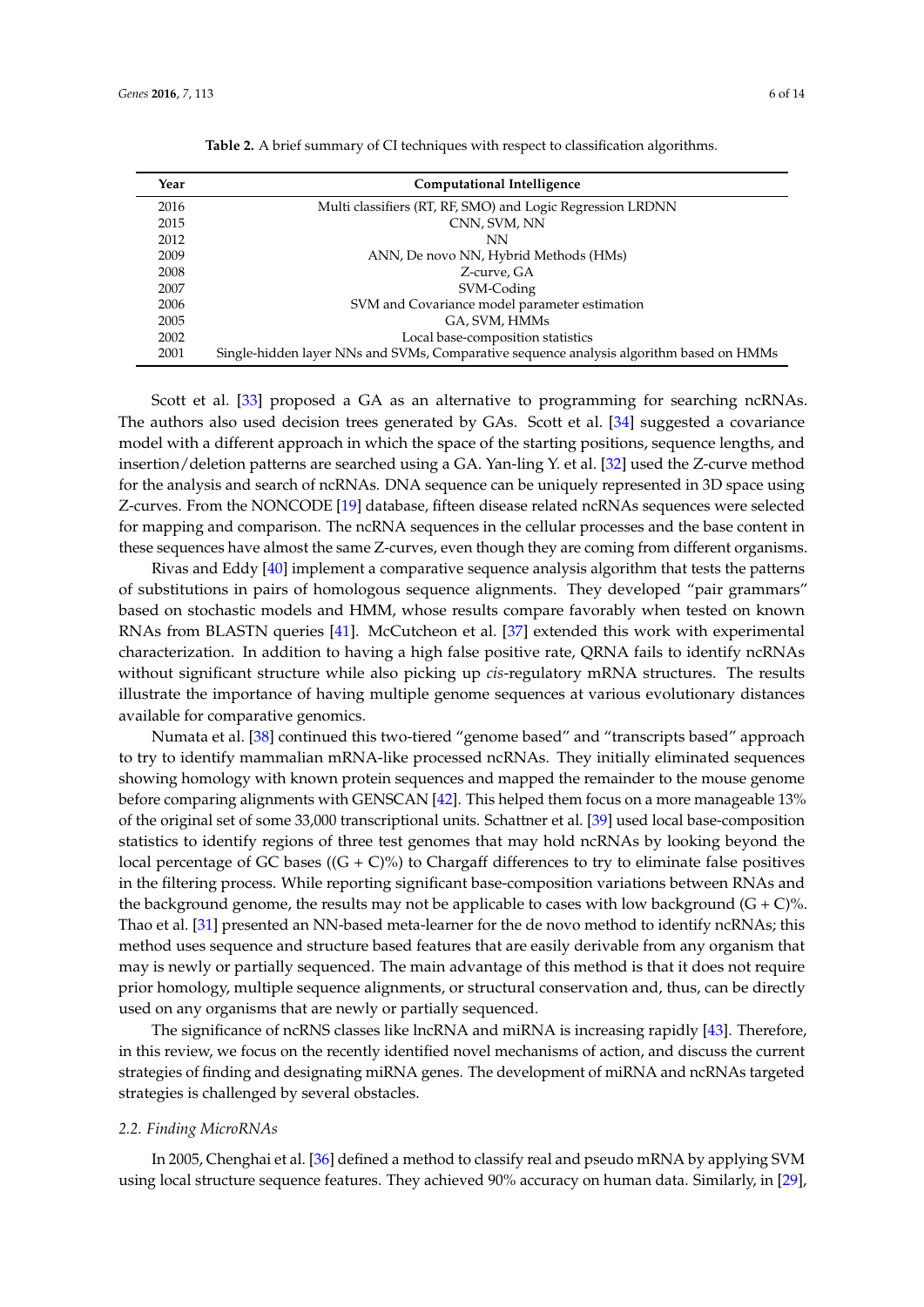a multilayer ANN classifier was proposed by training 17 parameters to predict a real pre-miRNA or a pseudo pre-miRNA. On average, a sensitivity of 97.40% and a specificity of 95.85% were obtained. This approach was also compared with another four state-of-the-art classification methods: MiPred [\[44\]](#page-12-14), MiPred [\[45\]](#page-12-15), miRabela [\[46\]](#page-12-16), microPred [\[47\]](#page-12-17), and Triplet-SVM [\[36\]](#page-12-13) classifier. A new classifier was developed in [\[30\]](#page-11-32) to predict the regulation of miRNA. In that study, they showed that the state-of-the-art methods are adequate for determining the pre-miRNA. However, the authors developed a system to improve the precision performance of pre-miRNA that can handle a new multiple-stem and loop-secondary structure features by using neural networks. The real pre-miRNA dataset was utilized to successfully construct this new classifier to manage these class imbalance problems. The 5-fold cross-validation method was also used to evaluate the performance of the proposed classifier. In [\[48\]](#page-12-18) authors have used a hybrid approach to predict small noncoding RNAs genes. In [\[29\]](#page-11-31), a supervised NN machine learning approach was developed to predict new miRNA known as pre-miRNAs on a set of coding sequence (CDS) human regions. In that research, the obtained results (99.9% of accuracy (ACC), 99.8% of sensitivity (SN), and 100% of specificity (SP)) provided a more reliable prediction. The experimental results indicated that the miRNA achieves better results than other approaches and declares it to be the most effective tool to predict novel miRNAs. A miRNA target prediction algorithm was proposed in [\[27\]](#page-11-33) by contrast relaxing and CNN methods. In that study, the input dataset was artificially generated by CNN for the prediction of the target of miRNA when this mechanism is poorly known. To avoid inaccurate prediction, they used the contrast relaxing method to construct a balanced training dataset. The obtained results indicate that they achieved higher values of SN of 88%, SP of 94%, and ACC of 90%.

In [\[25\]](#page-11-25), the classification of miRNAs was proposed to differentiate between normal and tumor tissues by using a multi-objective evolutionary-optimization technique. In that optimization strategy, the automatic selection of the classifier, its parameters, and feature combination steps were performed. This approach was divided into two steps. Firstly, they used a multi-objective algorithm with four classifiers such as random tree (RT), random forest (RF), sequential minimal optimization (SMO), and logistic regression. Afterwards, the multi-objective algorithm was automatically determined using the classifier, its parameters, and feature sets. In that study, the authors implemented a multi-objective evolutionary method to examine the search capability of non-dominated sorting genetic algorithm (NSGA)-II. The obtained results were also compared with several state-of-the-art methods on mRNA and miRNA datasets. An automatic miRNAs target prediction (deepTarget) algorithm was developed in [\[26\]](#page-11-26) by using the deep NN based approach to reduce manual selection of features. They showed that many computational tools have been developed to solve this problem, but the false positive rate was high. In that study, the performance of the deepTarget algorithm delivered more than a 25% increase in the F-measure compared to that of the state-of-the-art target prediction algorithms.

#### <span id="page-6-0"></span>**3. Online Tools and Data Sources**

The online tools and data sources are provided for researchers to develop new studies based on new CI approaches. We did not only show the sources for finding ncRNA and microRNA genes, but also other classes of non-coding RNAs—as displayed in Table [3.](#page-7-1) Whereas in Table [1,](#page-4-0) the online available tools were described. As mentioned before, these databases are useful to test various annotation and gene-finding techniques. The Rfam database [\[21\]](#page-11-7) was one of the first. It integrated various new and existing curated structural alignments into a common structure-annotated format. It also uses covariance modeling and automated sequence annotation software.

The NONCODE database [\[19\]](#page-11-5) brought together most publicly available information about experimentally confirmed or computationally predicted ncRNAs with the exception of transfer RNAs (tRNAs) and ribosomal RNAs (rRNAs). It also introduced a classification system termed process function class (PfClass) based on the cellular processes and functions associated with the ncRNA.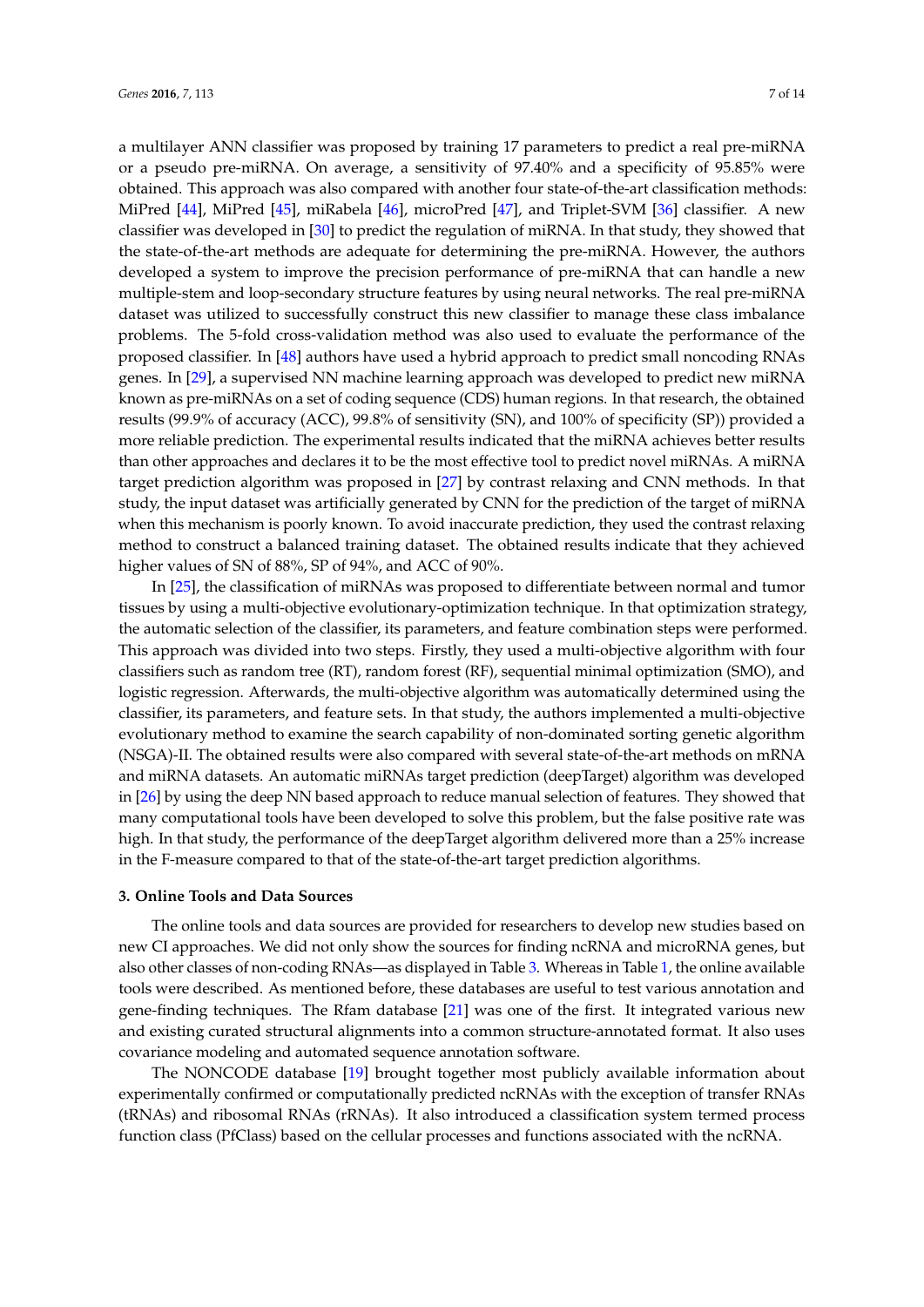<span id="page-7-1"></span>

| Cited              | <b>Databases</b> | Web-Links                                                                           |
|--------------------|------------------|-------------------------------------------------------------------------------------|
| [9]                | RNALOSS          | http://clavius.bc.edu/~clotelab/RNALOSS                                             |
| $\lceil 18 \rceil$ | RNAdb            | http://research.imb.uq.edu.au/RNAdb                                                 |
| [19]               | <b>NONCODE</b>   | http://noncode.bioinfo.org.cn                                                       |
| [21]               | Rfam             | http://www.sanger.ac.uk/science/tools/rfam                                          |
| [49]               | <b>RSEARCH</b>   | http://www.yeastgenome.org<br>ftp://ftp.tigr.org/pub/data/a_thaliana/ath1/SEQUENCES |
| [50]               | EICO             | http://fantom2.gsc.riken.jp/EICODB/                                                 |

**Table 3.** State-of-the-art CI online databases for the development of CI techniques.

The RNAdb [\[18\]](#page-11-4) was launched as a sequence repository for experimentally supported regulatory mammalian ncRNAs (miRNAs, small nucleolar RNAs (snoRNAs), but not tRNAs, rRNAs, and spliceosomal RNAs). Apart from bioinformatics analyses, it also was meant to facilitate microarray chip characterization experiments. This database also includes a large number of commonly accepted ncRNAs from reputable complementary DNA (cDNA) libraries. The authors described the computational methods to identify genes and presented a brief technical reference for future studies.

One of the first programs for searching a sequence database for homologs of a single RNA molecule on the basis of secondary structure was RSEARCH [\[49\]](#page-12-19). It relies on a local alignment algorithm. The latter are a series of base pair and single nucleotide substitution matrices for RNA sequences. The web-based tool RNALOSS [\[9\]](#page-10-8) was developed to provide information about the distribution of locally optimal secondary structures.

FastR [\[51\]](#page-12-21) was applied to the discovery of riboswitches, a class of RNA domains, which regulate metabolite synthesis. Given an RNA sequence with known secondary structure, FastR efficiently computes all structural homologs in a genomic database. The tool relies heavily on filter design and optimization as well as the actual filtering algorithms and computation.

#### <span id="page-7-0"></span>**4. Discussion**

The interpretation and annotation of ncRNA gene finding is an emerging trend. There are numerous challenges to annotate and interpret ncRNAs because there are many classes that are still being predicted by medical and bioinformatics experts [\[52,](#page-12-22)[53\]](#page-12-23). In recent years, the CI approaches have attracted many researchers to perform those tasks. However, those CI approaches were lacking a definitive classification framework that utilized the past studies. Some reviews have summarized CI approaches but focused on the particular viewpoint on methodologies. In this article, the CI techniques for interpretation and annotation of ncRNA gene finding are summarized in detail differently from the existing body of research, and we attempt to deliver a short but concise technical discussion.

Biological sequences (such as DNA, RNA, and protein sequences) naturally fit the recurrent NN that are capable of temporal modeling. Nonetheless, prior work on applying deep learning to bioinformatics utilized only convolutional and fully connected NNs. The biggest novelty of our work lies in its use of recurrent NNs to model RNA sequences and to further learn their sequence-to-sequence interactions, without laborious feature engineering (e.g., more than 151 features of miRNA-target pairs have been proposed in the literature). As shown in their experimental results, even without any of the known features, deepTarget delivered substantial performance boosts (over 25% increase in F-measure) over existing miRNA target detectors, demonstrating the effectiveness of recent advances in end-to-end learning methodologies.

The training deepTarget [\[26\]](#page-11-26) was focused on improving its capability to reject false positives (i.e., bogus miRNA-mRNApairs) as a target predictor. The decision was based on the study that more priority should be given to sensitivity in the search for potential targets of specific miRNAs, whereas specificity should be emphasized in the examination of miRNAs that regulate specific genes.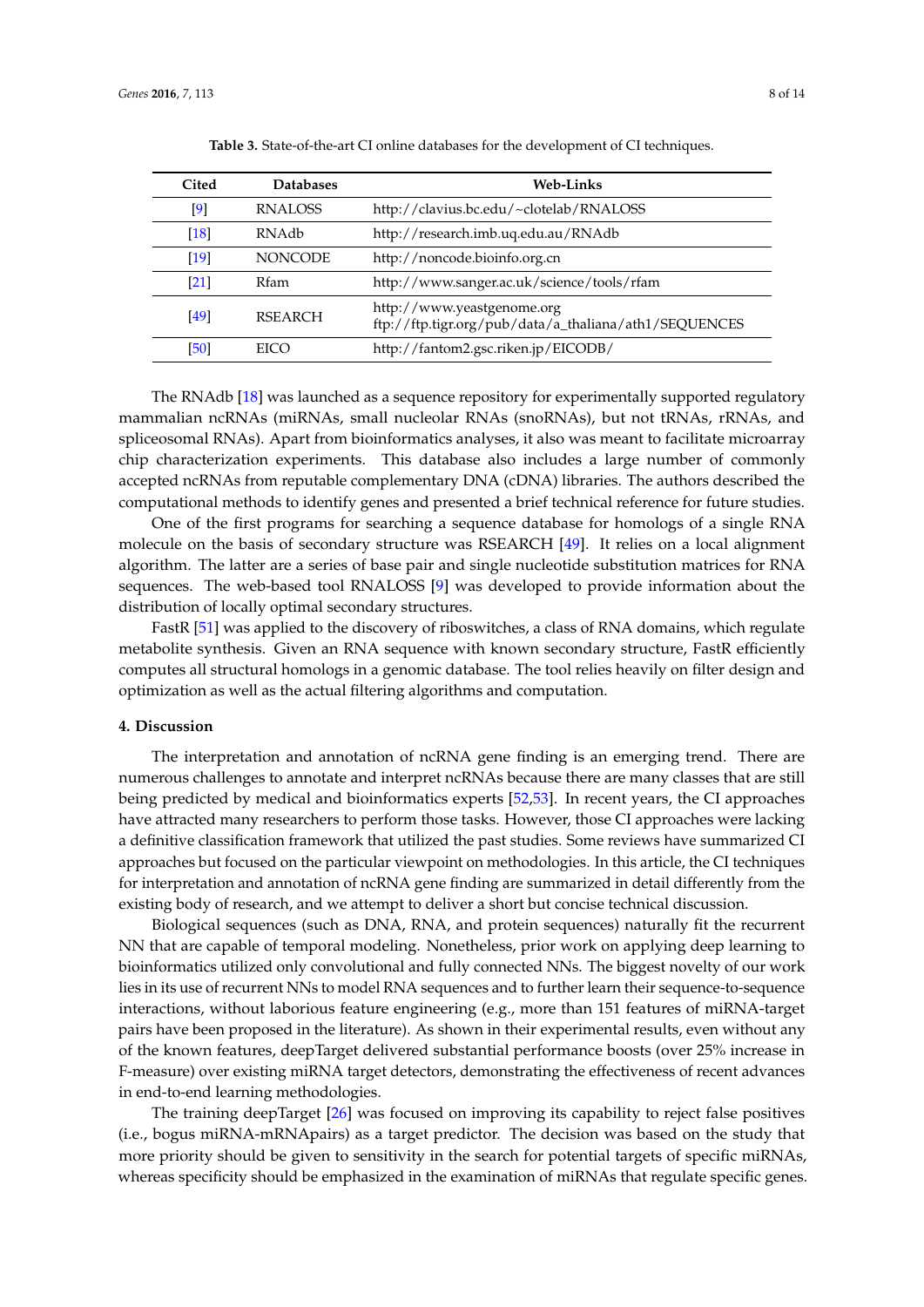Depending on the specific needs, we could alternatively train deepTarget to put more priority on specificity. For instance, this could be done by altering the composition of a mock negative dataset to have additional mispairings between miRNA and mRNA sequences except the seed sequence.

Notably, deepTarget [\[26\]](#page-11-26) does not depend on any sequence alignment operation, which has been used in many bioinformatics pipelines as a holy grail to reveal similarity/interactions between sequences. Although effective in general, sequence alignment is susceptible to changes in parameters (e.g., gap/mismatch penalty and match premium) and often fails to reveal the true interactions between sequences, as is often observed in most of the alignment-based miRNA target detectors. By processing miRNA and RNA sequences with recurrent neural networks (RNN)-based auto encoders without alignment, deepTarget successfully discovered the inherent sequence representations, which are effectively used in the next step of deepTarget for interaction learning. Although the performance of deepTarget is incomparably higher than that of the existing tools we compared it to, Fritah et al. [\[54\]](#page-12-24) there remains room for further improvements. An additional breakthrough may be possible by enhancing the current step to learn sequence-to-sequence interactions. The current version of deepTarget relies on concatenating the RNA representations from two auto-encoders and learning interactions therein using a unidirectional two-layer RNN architecture. Although this architecture was effective to some extent, as shown in their experiments [\[26\]](#page-11-26), adopting even more sophisticated approaches may further boost the capability of deepTarget to detect subtle interactions that currently go undetected.

As we are living in the era of big data, transforming biomedical big data [\[1\]](#page-10-0) into valuable knowledge has been one of the most important problems in bioinformatics. At the same time, deep learning has advanced rapidly since early 2000s and has recently shown state-of-the-art performance in various fields. This article reviews some research of deep learning [\[55\]](#page-12-25) in bioinformatics. To provide a big picture the authors in the past studies utilized deep learning architectures (i.e., deep neural network, convolutional neural network, recurrent neural network, modified neural network) and presented brief descriptions of each work. Additionally, we introduce a few issues of deep learning in bioinformatics such as problems of class imbalance data and suggest future research directions [\[28\]](#page-11-34) such as multimodal deep learning. The authors believe that the study could provide valuable insights and be a starting point for researchers to apply deep learning in their bioinformatics studies.

Certainly, bioinformatics is no exception in such trends. Various forms of biomedical data including omics data, image, and signal have been significantly accumulated, and its great potential in biological and health-care research has caught the interest of industry as well as academia. For instance, IBM provided Watson for Oncology, a platform analyzing patients' medical information and assisting clinicians with treatment options [\[2](#page-10-1)[,3\]](#page-10-2). In addition, Google DeepMind, achieving a great success with AlphaGo in the game of GO, recently launched DeepMind Health to develop effective healthcare technologies [\[4,](#page-10-3)[5\]](#page-10-4).

To extract knowledge from huge data in bioinformatics, machine learning has been one of the most widely used methodologies. Machine learning algorithms use training data to uncover underlying patterns, build a model, and then make predictions on the new data based on the model. Some of the well-known algorithms—SVM, HMM, BNs, Gaussian networks—have been applied in genomics, proteomics, systems biology, and many other domains [\[7](#page-10-6)[,55\]](#page-12-25). Conventional machine learning algorithms have limitations in processing the raw form of data, so researchers put a tremendous effort into transforming the raw form into suitable high abstraction level features with considerable domain expertise [\[56\]](#page-12-26). On the other hand, deep learning, a new type of machine learning algorithm, has emerged recently on the basis of big data, the power of parallel and distributed computing, and sophisticated algorithms. Deep learning algorithms have overcome the former limitations and are making major advances in diverse fields such as image recognition, speech recognition, and natural language processing.

Certainly, bioinformatics is no exception in deep learning applications. Several studies have been conducted [\[57\]](#page-12-27) to apply deep learning in bioinformatics as in Figure [1.](#page-1-0) We categorized the research by the form of input data into three domains: omics, biomedical imaging, and biomedical signal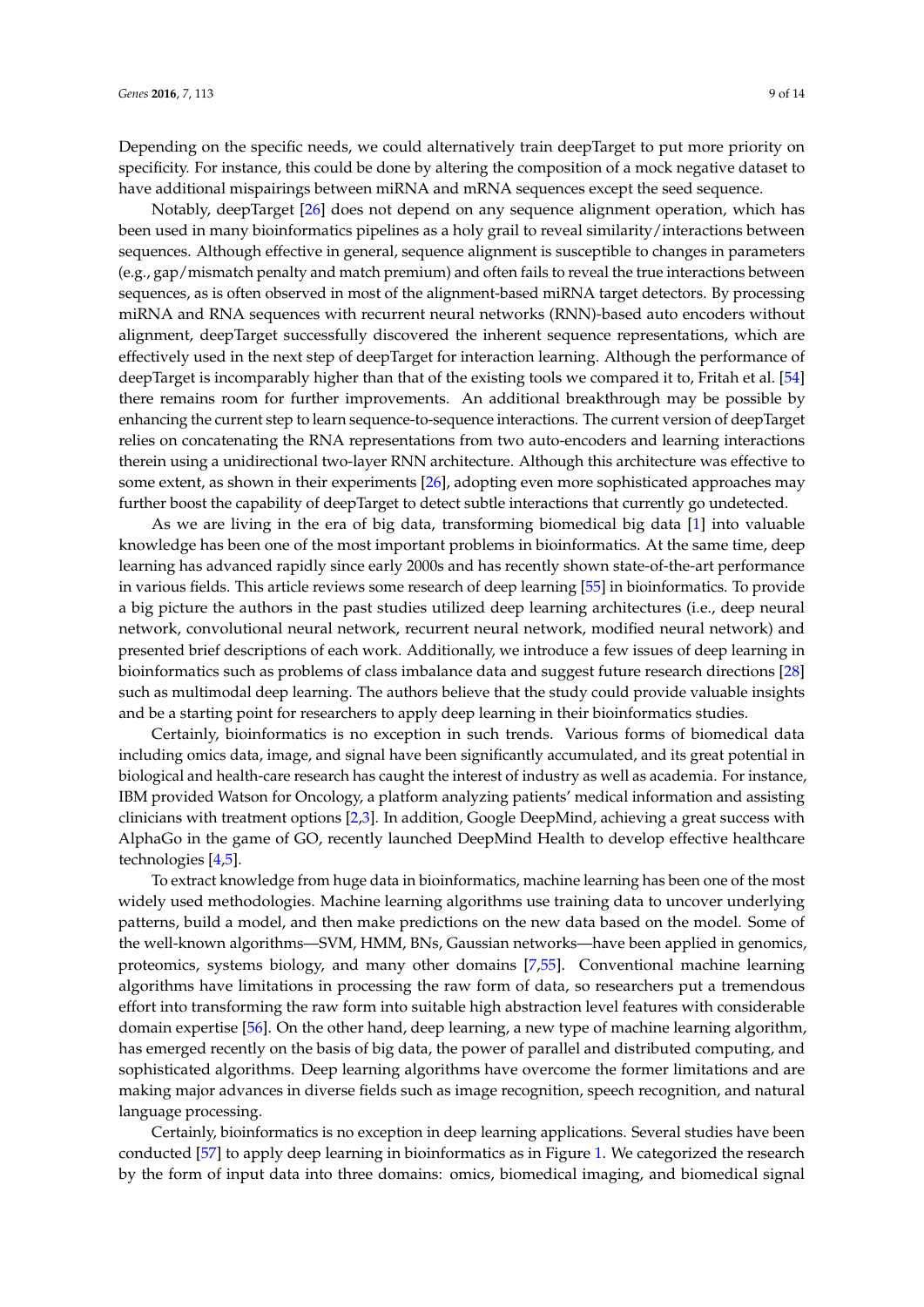processing. Detailed lists of bioinformatics research topics where deep learning is applied and input data examples of each domain are shown in Table [1.](#page-4-0)

Figure [2](#page-9-1) shows the classification of CI techniques percentage used since 2001. This pie chart clearly shows that most of the CI techniques have been used for this problem. It clearly shows that most of the methods are based upon ANN such as CNN and DNN that is approximately 35% of all these CI techniques. It clearly shows that ANN based approaches are the most promising as compared to other CI techniques. Table [1](#page-4-0) shows that the NN based approach achieved approximately 99% accuracy to predict new miRNA known as pre-miRNAs [\[28\]](#page-11-34) which is the maximum so far. Mostly NN based approaches have been proposed recently. Figure [2](#page-9-1) also clearly shows that SVM has also been used for this problem around 25% of the time. But Table [1](#page-4-0) shows that the maximum accuracy achieved by the SVM based approach is 95%, which is less than that of the NN based approaches. SVM based approaches were proposed before 2010 as shown in Table [1.](#page-4-0) Table [1](#page-4-0) also shows that some other classifiers such as RT, RF, SMO, HMM, GA, and logistic regression have also been used, but these approaches do not show promising results as compared to NN based approaches. Thus, it can be concluded that NN based approaches are the most suitable for the classification and prediction of miRNA.

<span id="page-9-1"></span>

DNN: Deep neural network, CNN: Convolutional neural network, SVM: Support vector machine, NNs: Neural networks, ANN: Artificial neural Networks, GA: Genetic algorithm, HMMs: Hidden  $M$ arkov Model.  $\blacksquare$ **Figure 2.** Computational techniques (percentage) used since 2001. MOA: Massive online analysis,

IncRNA transcription patterns. It was also noticed that the lncRNA expression in normal tissues is highly abnormal for lncRNA expression in human cancers. Therefore, they utilized 272 human serial analyses of gene expression (SAGE) libraries to detect transcription patterns of lncRNA [\[58\]](#page-13-0). In fact, the differentiation between normal and cancer tissues are dependent on the analysis of the

State-of-the-art advances have been presented in three levels of lncRNAs (the primary sequence, the secondary structure, and the function annotation) along with CI methods [\[59\]](#page-13-1). Computational approaches for the analysis of ncRNA through deep sequencing techniques were discussed in [\[60\]](#page-13-2). One review of lncRNAs  $[23]$  also argues that the quality of annotations and the function of these genes are important. In that research study, the authors proposed a novel cancer-related finding of the portant. In the authors proposed a novel cancer cancer and discussed the limitations.  $\frac{1}{\sqrt{2}}$ 

#### <span id="page-9-0"></span>**5. Conclusions**

**5. Conclusions** now in terms of automatic functional annotation and finding ncRNAs human genes. It concluded that the past CI approaches lacked a definitive classification framework and focused on a specific usage This paper comprehensively reviews the state-of-the-art CI techniques starting from 2001 to up till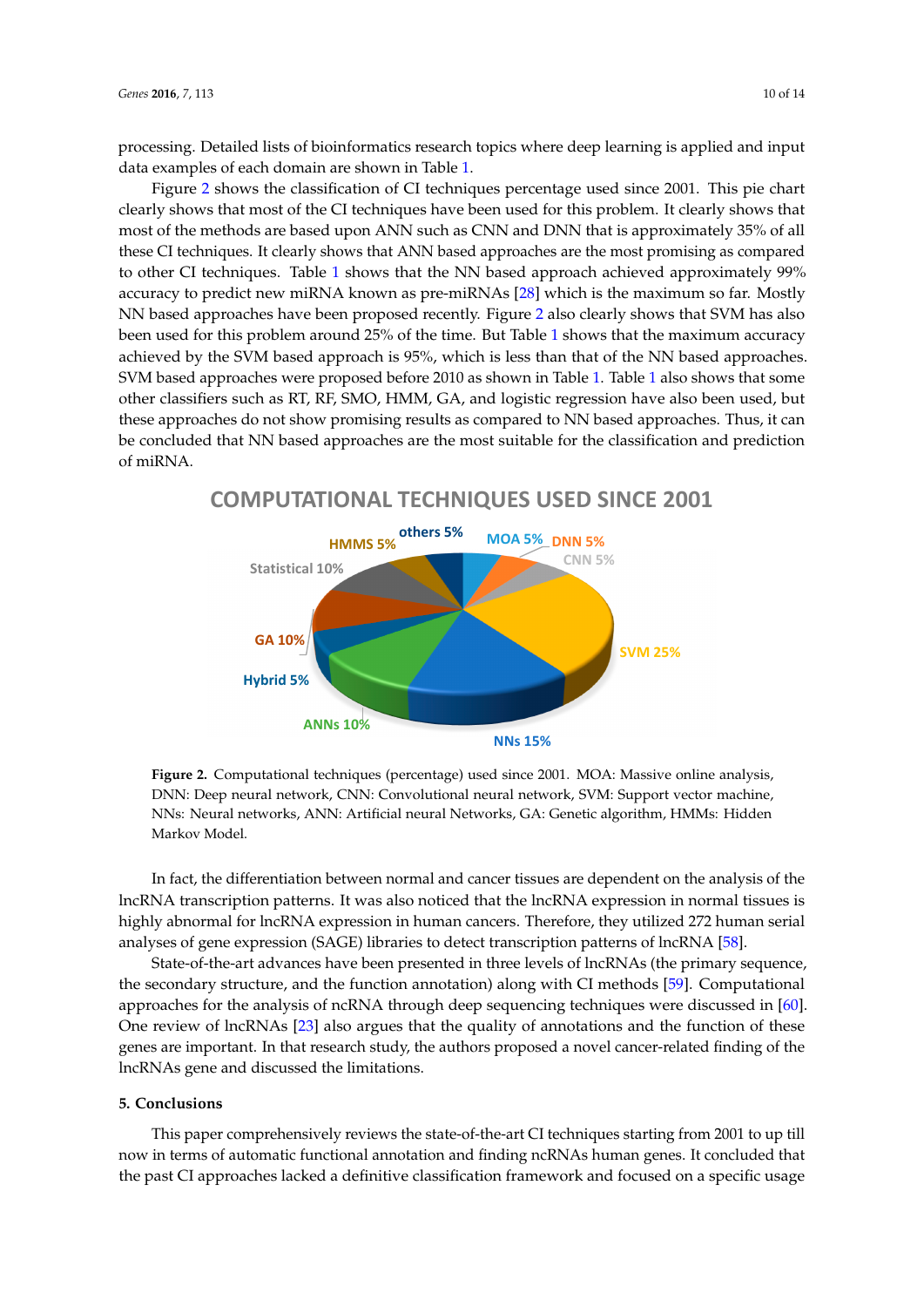of machine learning algorithms without doing methodological contribution. In order to functionally annotate ncRNAs and find mRNAs, the researchers are widely using machine learning algorithms such SVM, NN, BNs, GAs, and HMMs. In practice, these conventional machine learning algorithms require domain-expert knowledge for pre-processing of raw input data and the selection of features and to fine-tune some parameters for increasing the accuracy. A lot of effort is required for pre- and post-processing to achieve the up-to-the-mark optimization results. Alternatively, a new machine learning concept known as deep neural network (DNN) [\[26\]](#page-11-26) has emerged recently to control the problem of pre- and post-processing steps and domain-expert knowledge to select the features from huge raw data which is especially required in the case of human genome sequencing. Most recently, there were some studies [\[26](#page-11-26)[,27\]](#page-11-33) that focused on deep learning algorithms for the prediction of lncRNAs. Definitely, the deep learning machine learning algorithms is a latest trend that did not require pre- and post-processing classification steps to handle the big raw human genomics data. In brief, the up-coming advances in the methodological formation of deep machine learning algorithms for ncRNAs can provide excellent performance to further investigate functional annotation and to find mRNAs in the future.

**Acknowledgments:** This research was partially funded by Al Imam Mohammad Ibn Saud Islamic University (IMSIU).

**Author Contributions:** Qaisar Abbas, Syed Mansoor Raza, Azizuddin Ahmed Biyabani, and Arfan Jafar all conceived and organized this review article. Qaisar Abbas, Syed Mansoor Raza, Azizuddin Ahmed Biyabani, and Arfan Jafar analyzed the problem and wrote the paper.

**Conflicts of Interest:** The authors declare no conflict of interest.

## **References**

- <span id="page-10-0"></span>1. Mattick, J.S.; Makunin, I.V. Non-coding RNA. *Hum. Mol. Genet.* **2006**, *15*, R17–R29. [\[CrossRef\]](http://dx.doi.org/10.1093/hmg/ddl046) [\[PubMed\]](http://www.ncbi.nlm.nih.gov/pubmed/16651366)
- <span id="page-10-1"></span>2. Taft, R.J.; Pang, K.C.; Mercer, T.R.; Dinger, M.; Mattick, J.S. Non-coding RNAs: Regulators of disease. *J. Pathol.* **2010**, *220*, 126–139. [\[CrossRef\]](http://dx.doi.org/10.1002/path.2638) [\[PubMed\]](http://www.ncbi.nlm.nih.gov/pubmed/19882673)
- <span id="page-10-2"></span>3. Guttman, M.; Rinn, J.L. Modular regulatory principles of large non-coding RNAs. *Nature* **2012**, *482*, 339–346. [\[CrossRef\]](http://dx.doi.org/10.1038/nature10887) [\[PubMed\]](http://www.ncbi.nlm.nih.gov/pubmed/22337053)
- <span id="page-10-13"></span><span id="page-10-3"></span>4. Mattick, J.S. Non-coding RNAs: The architects of eukaryotic complexity. *EMPO Rep.* **2001**, *2*, 957–1051. [\[CrossRef\]](http://dx.doi.org/10.1093/embo-reports/kve230) [\[PubMed\]](http://www.ncbi.nlm.nih.gov/pubmed/11713189)
- <span id="page-10-4"></span>5. Esteller, M. Non-coding RNAs in human disease. *Nat. Rev. Genet.* **2011**, *12*, 861–874. [\[CrossRef\]](http://dx.doi.org/10.1038/nrg3074) [\[PubMed\]](http://www.ncbi.nlm.nih.gov/pubmed/22094949)
- <span id="page-10-5"></span>6. Xiao, Y.; Lv, Y.; Zhao, H.; Gong, Y.; Hu, J.; Li, F.; Xu, J.; Bai, J.; Yu, F.; Li, X. Predicting the functions of long noncoding RNAs using RNA-Seq based on Bayesian network. *Biomed Res. Int.* **2015**, *2015*, 1–14. [\[CrossRef\]](http://dx.doi.org/10.1155/2015/839590) [\[PubMed\]](http://www.ncbi.nlm.nih.gov/pubmed/25815337)
- <span id="page-10-6"></span>7. Bonnet, E.; Wuyts, J.; Rouzé, P.; van de Peer, Y. Evidence that microRNA precursors, unlike other non-coding RNAs, have lower folding free energies than random sequences. *Bioinformatics* **2004**, *20*, 2911–2917. [\[CrossRef\]](http://dx.doi.org/10.1093/bioinformatics/bth374) [\[PubMed\]](http://www.ncbi.nlm.nih.gov/pubmed/15217813)
- <span id="page-10-7"></span>8. Treangen, T.J.; Salzberg, S.L. Repetitive DNA and next-generation sequencing: Computational challenges and solutions. *Nat. Rev. Genet.* **2011**, *13*, 36–46. [\[CrossRef\]](http://dx.doi.org/10.1038/nrg3117) [\[PubMed\]](http://www.ncbi.nlm.nih.gov/pubmed/22124482)
- <span id="page-10-8"></span>9. Clote, P. RNALOSS: A web server for RNA locally optimal secondary structures. *Nucleic Acids Res.* **2005**, *33* (Suppl. 2), W600–W604. [\[CrossRef\]](http://dx.doi.org/10.1093/nar/gki382) [\[PubMed\]](http://www.ncbi.nlm.nih.gov/pubmed/15980545)
- <span id="page-10-9"></span>10. Veneziano, D.; Di Bella, S.; Nigita, G.; Laganà, A.; Ferro, A.; Croce, C.M. Noncoding RNA: Current Deep Sequencing Data Analysis Approaches and Challenges. *Hum. Mutat.* **2016**, *37*, 1283–1298. [\[CrossRef\]](http://dx.doi.org/10.1002/humu.23066) [\[PubMed\]](http://www.ncbi.nlm.nih.gov/pubmed/27516218)
- <span id="page-10-10"></span>11. Li, Y.; Zhang, Z. Computational biology in microRNA. *Wiley Interdiscip. Rev. RNA* **2015**, *6*, 435–452. [\[CrossRef\]](http://dx.doi.org/10.1002/wrna.1286) [\[PubMed\]](http://www.ncbi.nlm.nih.gov/pubmed/25914300)
- <span id="page-10-11"></span>12. Li, Y.F.; Chen, C.; Kaye, A.M.; Wasserman, W.W. The identification of cis-regulatory elements: A review from a machine learning perspective. *Biosystems* **2015**, *138*, 6–17. [\[CrossRef\]](http://dx.doi.org/10.1016/j.biosystems.2015.10.002) [\[PubMed\]](http://www.ncbi.nlm.nih.gov/pubmed/26499213)
- <span id="page-10-12"></span>13. Carter, R.J.; Dubchak, I.; Holbrook, S.R. A computational approach to identify genes for functional RNAs in genomic sequences. *Nucleic Acids Res.* **2001**, *29*, 3928–3938. [\[PubMed\]](http://www.ncbi.nlm.nih.gov/pubmed/11574674)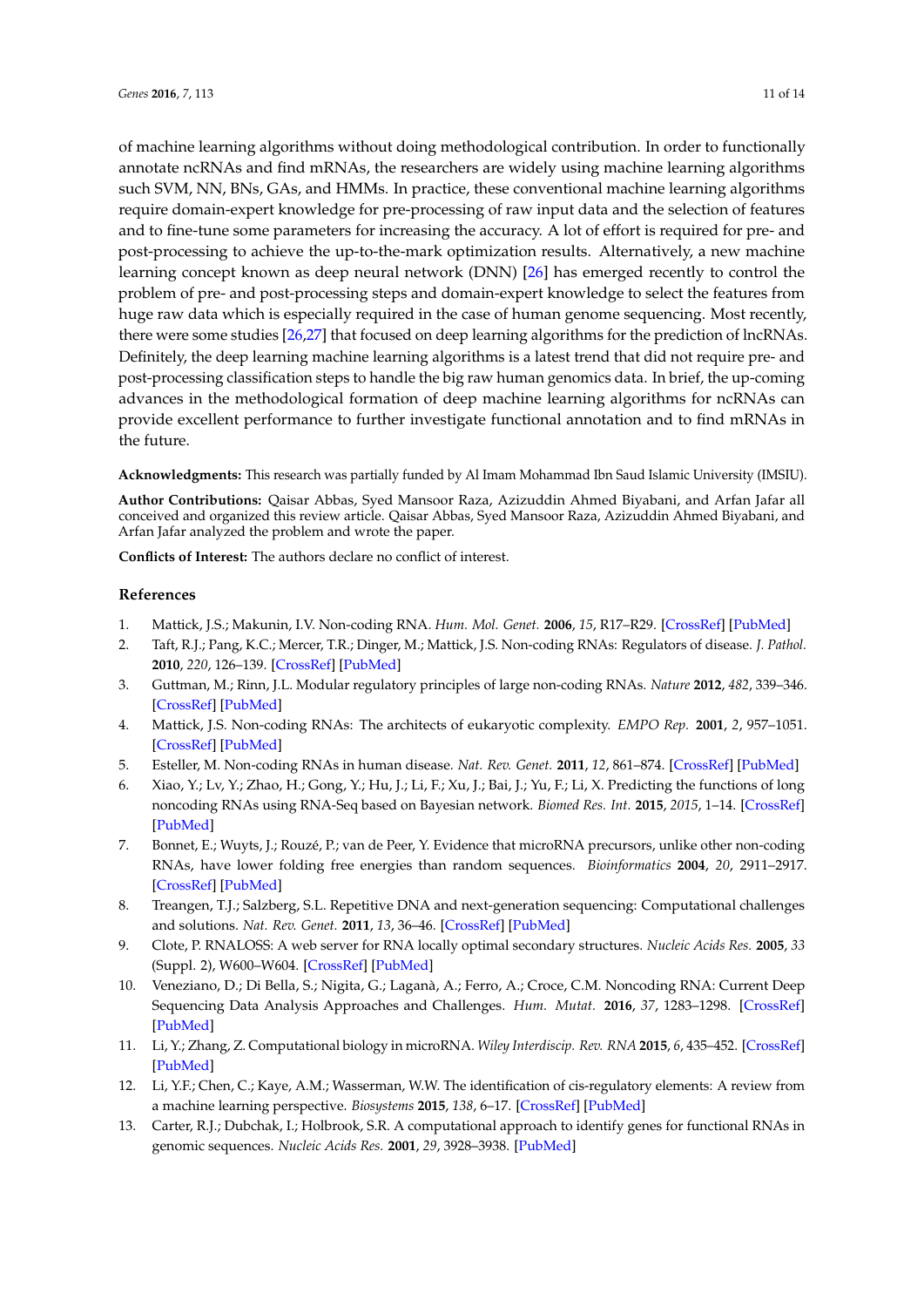- <span id="page-11-24"></span><span id="page-11-15"></span><span id="page-11-14"></span><span id="page-11-13"></span><span id="page-11-12"></span><span id="page-11-11"></span><span id="page-11-0"></span>14. Arslan, A.; Şen, B. Detection of non-coding RNA's with optimized support vector machines. In Proceedings of the 2015 23nd Signal Processing and Communications Applications Conference (SIU), Malatya, Turkey, 16–19 May 2015.
- <span id="page-11-1"></span>15. Karathanou, K.; Theofilatos, K.; Kleftogiannis, D.; Likothanassis, S.; kos, C.A.; kalidis, A.T.; Mavroudi, S. ncRNAclass: A web platform for non-coding RNA feature calculation and microRNAs and targets prediction. *Int. J. Artif. Intell. Tools* **2015**, *24*, 1540002. [\[CrossRef\]](http://dx.doi.org/10.1142/S0218213015400023)
- <span id="page-11-16"></span><span id="page-11-2"></span>16. Wang, C.; Ding, C.; Meraz, R.F.; Holbrook, S.R. PSoL: A positive sample only learning algorithm for finding non-coding RNA genes. *Bioinformatics* **2006**, *22*, 2590–2596. [\[CrossRef\]](http://dx.doi.org/10.1093/bioinformatics/btl441) [\[PubMed\]](http://www.ncbi.nlm.nih.gov/pubmed/16945945)
- <span id="page-11-3"></span>17. Liu, J.; Gough, J.; Rost, B. Distinguishing protein-coding from non-coding RNAs through support vector machines. *PLoS Genet.* **2006**, *2*, e29. [\[CrossRef\]](http://dx.doi.org/10.1371/journal.pgen.0020029) [\[PubMed\]](http://www.ncbi.nlm.nih.gov/pubmed/16683024)
- <span id="page-11-18"></span><span id="page-11-17"></span><span id="page-11-4"></span>18. Pang, K.C.; Stephen, S.; Engström, P.G.; Tajul-Arifin, K.; Chen, W.; Wahlestedt, C.; Lenhard, B.; Hayashizaki, Y.; Mattick, J.S. RNAdb—A comprehensive mammalian noncoding RNA database. *Nucleic Acids Res.* **2005**, *33* (Suppl. 1), D125–D130. [\[CrossRef\]](http://dx.doi.org/10.1093/nar/gki089) [\[PubMed\]](http://www.ncbi.nlm.nih.gov/pubmed/15608161)
- <span id="page-11-19"></span><span id="page-11-5"></span>19. Liu, C.; Bai, B.; Skogerbø, G.; Cai, L.; Deng, W.; Zhang, Y.; Bu, D.; Zhao, Y.; Chen, R. NONCODE: An integrated knowledge database of non-coding RNAs. *Nucleic Acids Res.* **2005**, *33* (Suppl. 1), D112–D115. [\[CrossRef\]](http://dx.doi.org/10.1093/nar/gki041) [\[PubMed\]](http://www.ncbi.nlm.nih.gov/pubmed/15608158)
- <span id="page-11-20"></span><span id="page-11-6"></span>20. Kong, L.; Zhang, Y.; Ye, Z.; Liu, X.; Zhao, S.; Wei, L.; Gao, G. CPC: Assess the protein-coding potential of transcripts using sequence features and support vector machine. *Nucleic Acids Res.* **2007**, *35* (Suppl. 2), W345–W349. [\[CrossRef\]](http://dx.doi.org/10.1093/nar/gkm391) [\[PubMed\]](http://www.ncbi.nlm.nih.gov/pubmed/17631615)
- <span id="page-11-7"></span>21. Griffithsjones, S.; Bateman, A.; Marshall, M.; Khanna, A.; Eddy, S.R. Rfam: An RNA family database. *Nucleic Acids Res.* **2003**, *31*, 439–441. [\[CrossRef\]](http://dx.doi.org/10.1093/nar/gkg006)
- <span id="page-11-21"></span><span id="page-11-8"></span>22. Cochrane, G.; Aldebert, P.; Althorpe, N.; Andersson, M.; Baker, W.; Baldwin, A.; Bates, K.; Bhattacharyya, S.; Browne, P.; van den Broek, A.; et al. EMBL Nucleotide Sequence Database: developments in 2005. *Nucleic Acids Res.* **2006**, *34*, D10–D15. [\[CrossRef\]](http://dx.doi.org/10.1093/nar/gkj130) [\[PubMed\]](http://www.ncbi.nlm.nih.gov/pubmed/16381823)
- <span id="page-11-22"></span><span id="page-11-9"></span>23. Sætrom, P.; Sneve, R.; Kristiansen, K.; Snøve, O., Jr.; Grünfeld, T.; Rognes, T.; Seeberg, E. Predicting non-coding RNA genes in *Escherichia coli* with boosted genetic programming. *Nucleic Acids Res.* **2005**, *33*, 3263–3270.
- <span id="page-11-23"></span><span id="page-11-10"></span>24. Yoon, B.; Vaidyanathan, P.P. An overview of the role of context-sensitive HMMS in the prediction of NCRNA genes IEEE/SP. In Proceedings of the 13th Workshop on Statistical Signal Processing, Bordeaux, France, 17–20 July 2005.
- <span id="page-11-25"></span>25. Saha, S.; Mitra, S.; Yadav, R.K. A Multiobjective based automatic framework for classifying cancer-microRNA biomarkers. *Gene Rep.* **2016**, *4*, 91–103. [\[CrossRef\]](http://dx.doi.org/10.1016/j.genrep.2016.04.001)
- <span id="page-11-26"></span>26. Lee, B.; Baek, J.; Park, S.; Yoon, S. deepTarget: End-to-end learning framework for microRNA target prediction using deep recurrent neural networks. In Proceedings of the 7th ACM Conference on Bioinformatics, Computational Biology and Health Informatics (BCB), Seattle, WA, USA, 2–5 October 2016; pp. 434–442.
- <span id="page-11-33"></span>27. Cheng, S.; Guo, M.; Wang, C.; Liu, X.; Liu, Y.; Wu, X. MiRTDL: A deep learning approach for miRNA target prediction. *IEEE/ACM Trans. Comput. Biol. Bioinform.* **2016**, *36*, 1. [\[CrossRef\]](http://dx.doi.org/10.1109/TCBB.2016.2570211) [\[PubMed\]](http://www.ncbi.nlm.nih.gov/pubmed/27214908)
- <span id="page-11-34"></span>28. Yu, N.; Yu, Z.; Li, B.; Gu, F.; Pan, Y. A Comprehensive review of emerging computational methods for gene identification. *J. Inf. Process. Syst.* **2016**, *12*, 1–34.
- <span id="page-11-31"></span>29. Rahman, E.; Islam, R.; Islam, S.; Mondal, S.I.; Amin, R. MiRANN: A reliable approach for improved classification of precursor microRNA using Artificial Neural Network model. *Genomics* **2012**, *99*, 189–194. [\[CrossRef\]](http://dx.doi.org/10.1016/j.ygeno.2012.02.001) [\[PubMed\]](http://www.ncbi.nlm.nih.gov/pubmed/22349176)
- <span id="page-11-32"></span>30. Yu, G.; Wang, D.; Chen, Y. Prediction of pre-miRNA with multiple stem-loops using feedforward neural network. *Intell. Comput. Theor. Methodol.* **2015**, *9226*, 554–562.
- <span id="page-11-30"></span>31. Tran, T.T.; Zhou, F.; Marshburn, S.; Stead, M.; Kushner, S.R.; Xu, Y. De novo computational prediction of non-coding RNA genes in prokaryotic genomes. *Bioinformatics* **2009**, *25*, 2897–2905. [\[CrossRef\]](http://dx.doi.org/10.1093/bioinformatics/btp537) [\[PubMed\]](http://www.ncbi.nlm.nih.gov/pubmed/19744996)
- <span id="page-11-29"></span>32. Yang, Y.L. Statistical study on disease-related ncRNAs using Z-curve method. In Proceedings of the 2009 International Conference on Computational Intelligence and Natural Computing, Wuhan, China, 6–7 June 2009; pp. 503–506.
- <span id="page-11-27"></span>33. Smith, S.F. A Genetic algorithms approach to non-coding RNA gene searches. In Proceedings of the 2006 IEEE Mountain Workshop on Adaptive and Learning Systems, Logan, UT, USA, 24–26 July 2006.
- <span id="page-11-28"></span>34. Smith, S.F. Covariance Searches for ncRNA gene finding. In Proceedings of the 2006 IEEE Symposium on Computational Intelligence and Bioinformatics and Computational Biology, Toronto, ON, Canada, 28–29 September 2006.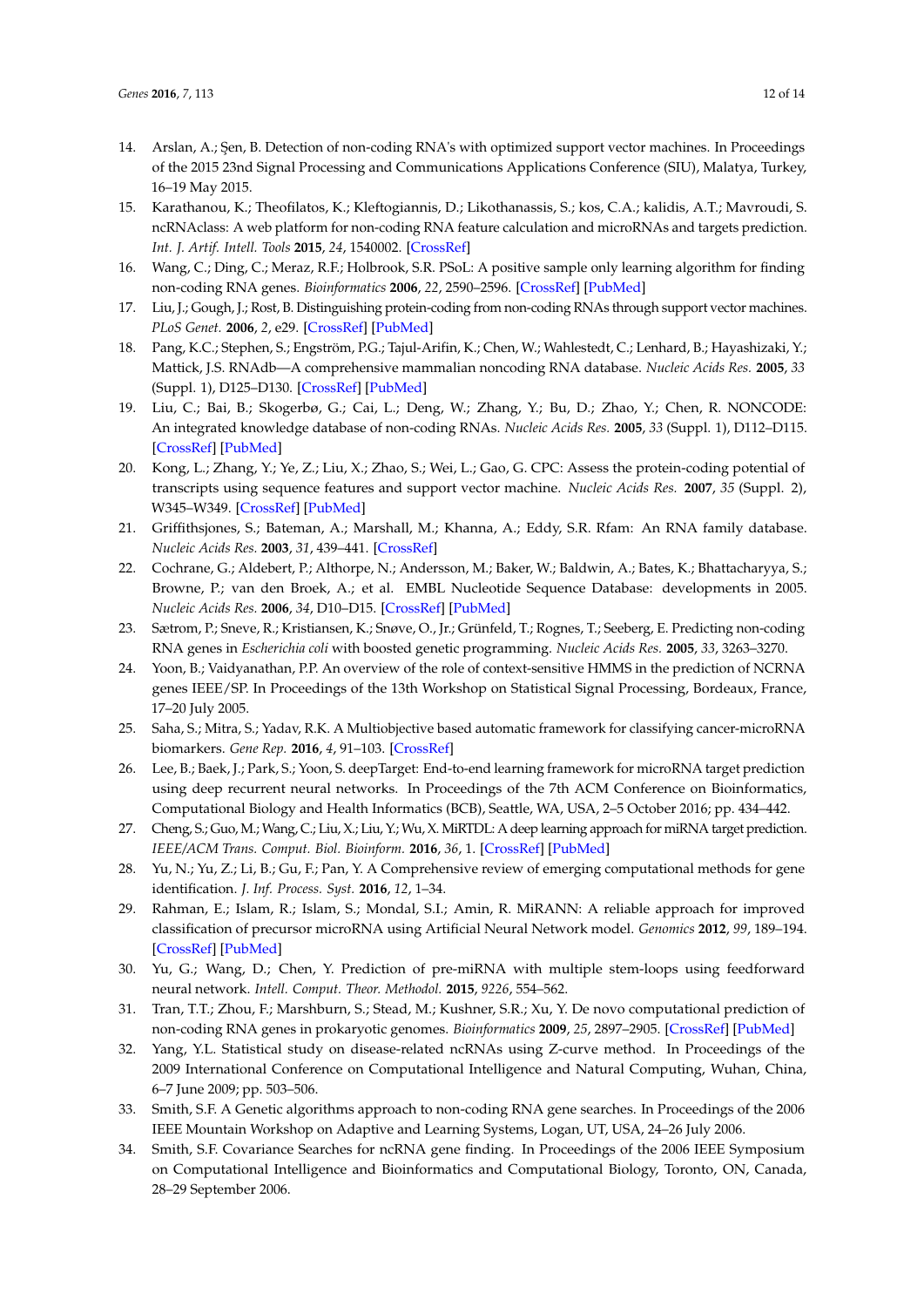- <span id="page-12-5"></span><span id="page-12-4"></span><span id="page-12-3"></span><span id="page-12-2"></span><span id="page-12-1"></span><span id="page-12-0"></span>35. Tseng, H.; Weinberg, Z.; Gore, J.; Breaker, R.R.; Ruzzo, W.L. Finding non-coding RNAs through genome-scale clustering. *J. Bioinform. Comput. Biol.* **2009**, *7*, 373. [\[CrossRef\]](http://dx.doi.org/10.1142/S0219720009004126) [\[PubMed\]](http://www.ncbi.nlm.nih.gov/pubmed/19340921)
- <span id="page-12-13"></span>36. Xue, C.; Li, F.; He, T.; Liu, G.; Li, Y.; Zhang, X. Classification of real and pseudo microRNA precursors using local structure-sequence features and support vector machine. *BMC Bioinform.* **2005**, *6*, 310. [\[CrossRef\]](http://dx.doi.org/10.1186/1471-2105-6-310) [\[PubMed\]](http://www.ncbi.nlm.nih.gov/pubmed/16381612)
- <span id="page-12-8"></span>37. McCutcheon, J.P.; Eddy, S.R. Computational identification of non-coding RNAs in *Saccharomyces cerevisiae* by comparative genomics. *Nucleic Acids Res.* **2003**, *31*, 4119–4128. [\[CrossRef\]](http://dx.doi.org/10.1093/nar/gkg438) [\[PubMed\]](http://www.ncbi.nlm.nih.gov/pubmed/12853629)
- <span id="page-12-9"></span>38. Numata, K.; Kanai, A.; Saito, R.; Kondo, S.; Adachi, J.; Wilming, L.G.; Hume, D.A.; Hayashizaki, Y.; Tomita, M.; RIKEN GER Group; GSL Members. Identification of putative noncoding RNAs among the RIKEN mouse full-length cDNA collection. *Genome Res.* **2003**, *13*, 1301–1306. [\[CrossRef\]](http://dx.doi.org/10.1101/gr.1011603) [\[PubMed\]](http://www.ncbi.nlm.nih.gov/pubmed/12819127)
- <span id="page-12-11"></span>39. Schattner, P. Searching for RNA genes using base-composition statistics. *Nucleic Acids Res.* **2002**, *30*, 2076–2082. [\[CrossRef\]](http://dx.doi.org/10.1093/nar/30.9.2076) [\[PubMed\]](http://www.ncbi.nlm.nih.gov/pubmed/11972348)
- <span id="page-12-6"></span>40. Rivas, E.; Eddy, S.R. Noncoding RNA gene detection using comparative sequence analysis. *BMC Bioinform.* **2001**, *2*, 8. [\[CrossRef\]](http://dx.doi.org/10.1186/1471-2105-2-8)
- <span id="page-12-7"></span>41. Altschul, S.F.; Gish, W.; Miller, W.; Myers, E.W.; Lipman, D.J. Basic local alignment search tool. *J. Mol. Biol.* **1990**, *215*, 403–410. [\[CrossRef\]](http://dx.doi.org/10.1016/S0022-2836(05)80360-2)
- <span id="page-12-10"></span>42. Burge, C.; Karlin, S. Prediction of complete gene structures in human genomic DNA. *J. Mol. Biol.* **1997**, *268*, 78–94. [\[CrossRef\]](http://dx.doi.org/10.1006/jmbi.1997.0951) [\[PubMed\]](http://www.ncbi.nlm.nih.gov/pubmed/9149143)
- <span id="page-12-12"></span>43. Ling, H.; Fabbri, M.; Calin, G.A. MicroRNAs and other non-coding RNAs as targets for anticancer drug development. *Nat. Rev. Drug Discov.* **2013**, *12*, 847–865. [\[CrossRef\]](http://dx.doi.org/10.1038/nrd4140) [\[PubMed\]](http://www.ncbi.nlm.nih.gov/pubmed/24172333)
- <span id="page-12-14"></span>44. Jiang, P.; Wu, H.; Wang, W.; Ma, W.; Sun, X.; Lu, Z. MiPred: classification of real and pseudo microRNA precursors using random forest prediction model with combined features. *Nucleic Acids Res.* **2007**, *35*, 339–344. [\[CrossRef\]](http://dx.doi.org/10.1093/nar/gkm368) [\[PubMed\]](http://www.ncbi.nlm.nih.gov/pubmed/17553836)
- <span id="page-12-15"></span>45. Loong, K.; Mishra, S. De novo SVM classification of precursor microRNAs from genomic pseudo hairpins using global and intrinsic folding measures. *Bioinformatics* **2007**, *23*, 1321–1330.
- <span id="page-12-16"></span>46. Sewer, A.; Paul, N.; Landgraf, P.; Aravin, A.; Pfeffer, S.; Brownstein, M.J.; Tuschl, T.; van Nimwegen, E.; Zavolan, M. Identification of clustered microRNAs using an ab initio prediction method. *BMC Bioinform.* **2005**, *6*, 267–282. [\[PubMed\]](http://www.ncbi.nlm.nih.gov/pubmed/16274478)
- <span id="page-12-17"></span>47. Batuwita, R.; Palade, V. microPred: effective classification of pre-miRNAs for human miRNA gene prediction. *Bioinformatics* **2009**, *25*, 989–995. [\[CrossRef\]](http://dx.doi.org/10.1093/bioinformatics/btp107) [\[PubMed\]](http://www.ncbi.nlm.nih.gov/pubmed/19233894)
- <span id="page-12-18"></span>48. Xue, C.; Li, F.; He, T.; Liu, G.P.; Li, Y.; Zhang, X. Classification of real and pseudo microRNA precursors using local structure-sequence features and support vector machine. *BMC Bioinform.* **2005**, *6*, 310. [\[CrossRef\]](http://dx.doi.org/10.1186/1471-2105-6-310) [\[PubMed\]](http://www.ncbi.nlm.nih.gov/pubmed/16381612)
- <span id="page-12-19"></span>49. Klein, J.R.; Eddy, S.R. RSEARCH: Finding homologs of single structured RNA sequences. *BMC Bioinform.* **2003**, *4*, 1. [\[CrossRef\]](http://dx.doi.org/10.1186/1471-2105-4-44) [\[PubMed\]](http://www.ncbi.nlm.nih.gov/pubmed/14499004)
- <span id="page-12-20"></span>50. Nikaido, I.; Saito, C.; Wakamoto, A.; Tomaru, Y.; Arakawa, T.; Hayashizaki, Y.; Okazaki, Y. EICO (Expression-based Imprint Candidate Organizer): Finding disease-related imprinted genes. *Nucleic Acids Res.* **2004**, *32* (Suppl. 1), D548–D551.
- <span id="page-12-21"></span>51. Zhang, S.; Haas, B.; Eskin, E.; Bafna, V. Searching genomes for noncoding RNA using FastR. *IEEE/ACM Trans. Comput. Biol. Bioinform.* **2005**, *2*, 366–379. [\[CrossRef\]](http://dx.doi.org/10.1109/TCBB.2005.57) [\[PubMed\]](http://www.ncbi.nlm.nih.gov/pubmed/17044173)
- <span id="page-12-22"></span>52. Khurana, E.; Fu, Y.; Chakravarty, D.; Demichelis, F.; Rubin, M.A.; Gerstein, M. Role of non-coding sequence variants in cancer. *Nat. Rev. Genet.* **2016**, *17*, 93–108. [\[CrossRef\]](http://dx.doi.org/10.1038/nrg.2015.17) [\[PubMed\]](http://www.ncbi.nlm.nih.gov/pubmed/26781813)
- <span id="page-12-23"></span>53. St Laurent, G.; Wahlestedt, C.; Kapranov, P. The Landscape of long noncoding RNA classification. *Trends Genet.* **2015**, *31*, 239–251. [\[CrossRef\]](http://dx.doi.org/10.1016/j.tig.2015.03.007) [\[PubMed\]](http://www.ncbi.nlm.nih.gov/pubmed/25869999)
- <span id="page-12-24"></span>54. Fritah, S.; Niclou, S.P.; Azuaje, F. Databases for lncRNAs: A comparative evaluation of emerging tools. *RNA* **2014**, *2011*, 1655–1665. [\[CrossRef\]](http://dx.doi.org/10.1261/rna.044040.113) [\[PubMed\]](http://www.ncbi.nlm.nih.gov/pubmed/25323317)
- <span id="page-12-25"></span>55. Ray, S.S.; Maiti, S. Noncoding RNAs and their annotation using metagenomics algorithms. *Wiley Interdiscip. Rev.* **2015**, *5*, 1–20. [\[CrossRef\]](http://dx.doi.org/10.1002/widm.1142)
- <span id="page-12-26"></span>56. Yu, N.; Cho, K.H.; Cheng, Q.; Tesorero, R.A. A hybrid computational approach for the prediction of small non-coding RNAs from genome sequences. In Proceedings of the International Conference on Computational Science and Engineering, Vancouver, BC, Canada, 29–31 August 2009.
- <span id="page-12-27"></span>57. Li, W.; Notani, D.; Rosenfeld, M.G. Enhancers as non-coding RNA transcription units: Recent insights and future perspectives. *Nat. Rev. Genet.* **2016**, *17*, 207–223. [\[CrossRef\]](http://dx.doi.org/10.1038/nrg.2016.4) [\[PubMed\]](http://www.ncbi.nlm.nih.gov/pubmed/26948815)